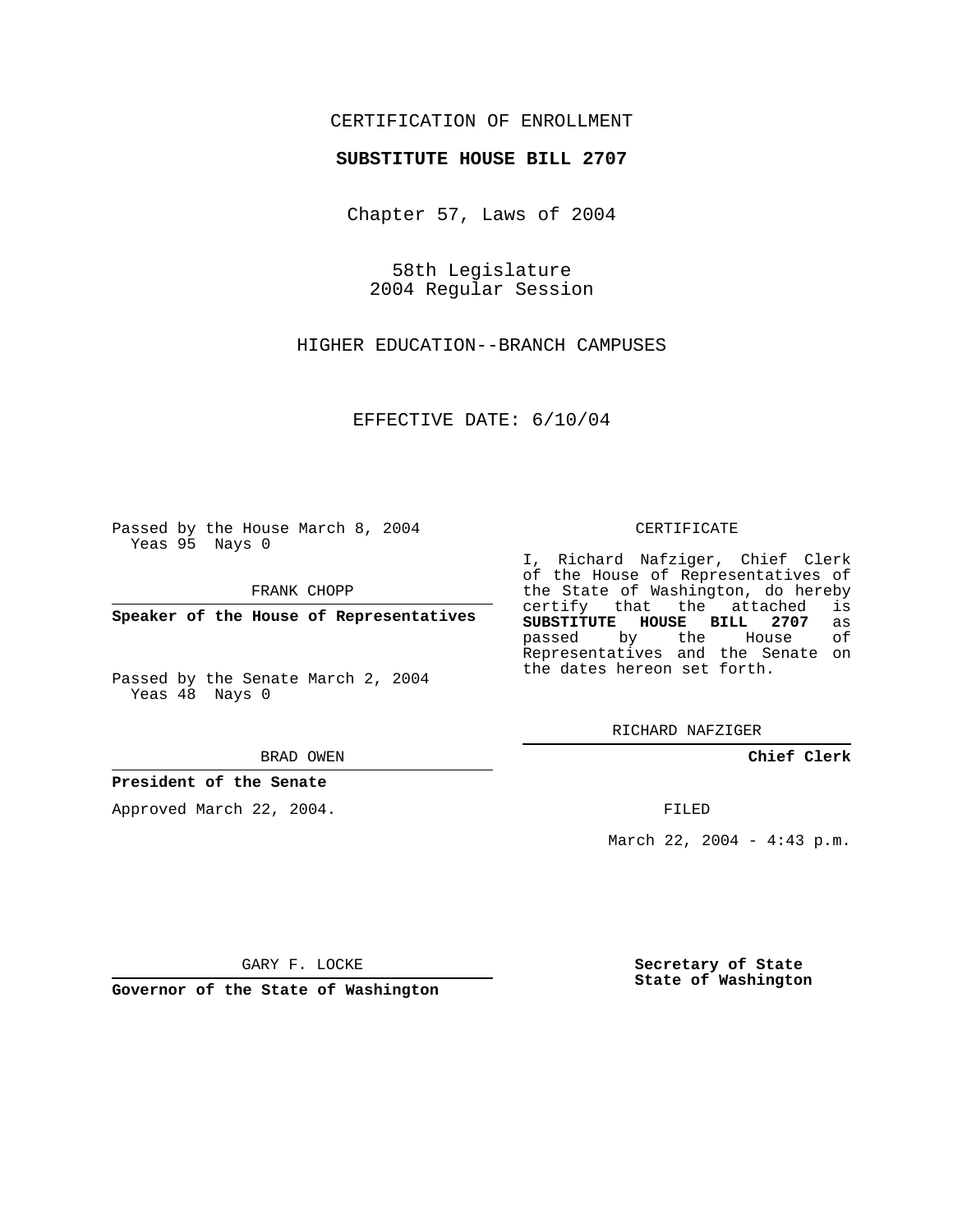# **SUBSTITUTE HOUSE BILL 2707** \_\_\_\_\_\_\_\_\_\_\_\_\_\_\_\_\_\_\_\_\_\_\_\_\_\_\_\_\_\_\_\_\_\_\_\_\_\_\_\_\_\_\_\_\_

\_\_\_\_\_\_\_\_\_\_\_\_\_\_\_\_\_\_\_\_\_\_\_\_\_\_\_\_\_\_\_\_\_\_\_\_\_\_\_\_\_\_\_\_\_

AS AMENDED BY THE SENATE

Passed Legislature - 2004 Regular Session

### **State of Washington 58th Legislature 2004 Regular Session**

**By** House Committee on Higher Education (originally sponsored by Representatives Kenney, Priest, Sommers, Jarrett, McCoy, Chase and Hudgins)

READ FIRST TIME 02/05/04.

1 AN ACT Relating to higher education branch campuses; amending RCW 28B.45.050 and 28B.80.510; adding new sections to chapter 28B.45 RCW; adding a new section to chapter 28B.30 RCW; creating a new section; recodifying RCW 28B.80.510 and 28B.45.050; and repealing RCW 28B.45.070, 28B.80.500, and 28B.80.520.

6 BE IT ENACTED BY THE LEGISLATURE OF THE STATE OF WASHINGTON:

 7 NEW SECTION. **Sec. 1.** A new section is added to chapter 28B.45 RCW 8 to read as follows:

 (1) In 1989, the legislature created five branch campuses to be operated by the state's two public research universities. Located in growing urban areas, the branch campuses were charged with two missions:

 (a) Increasing access to higher education by focusing on upper division and graduate programs, targeting placebound students, and operating as models of a two plus two educational system in cooperation 16 with the community colleges; and

17 (b) Promoting regional economic development by responding to demand 18 for degrees from local businesses and supporting regional economies 19 through research activities.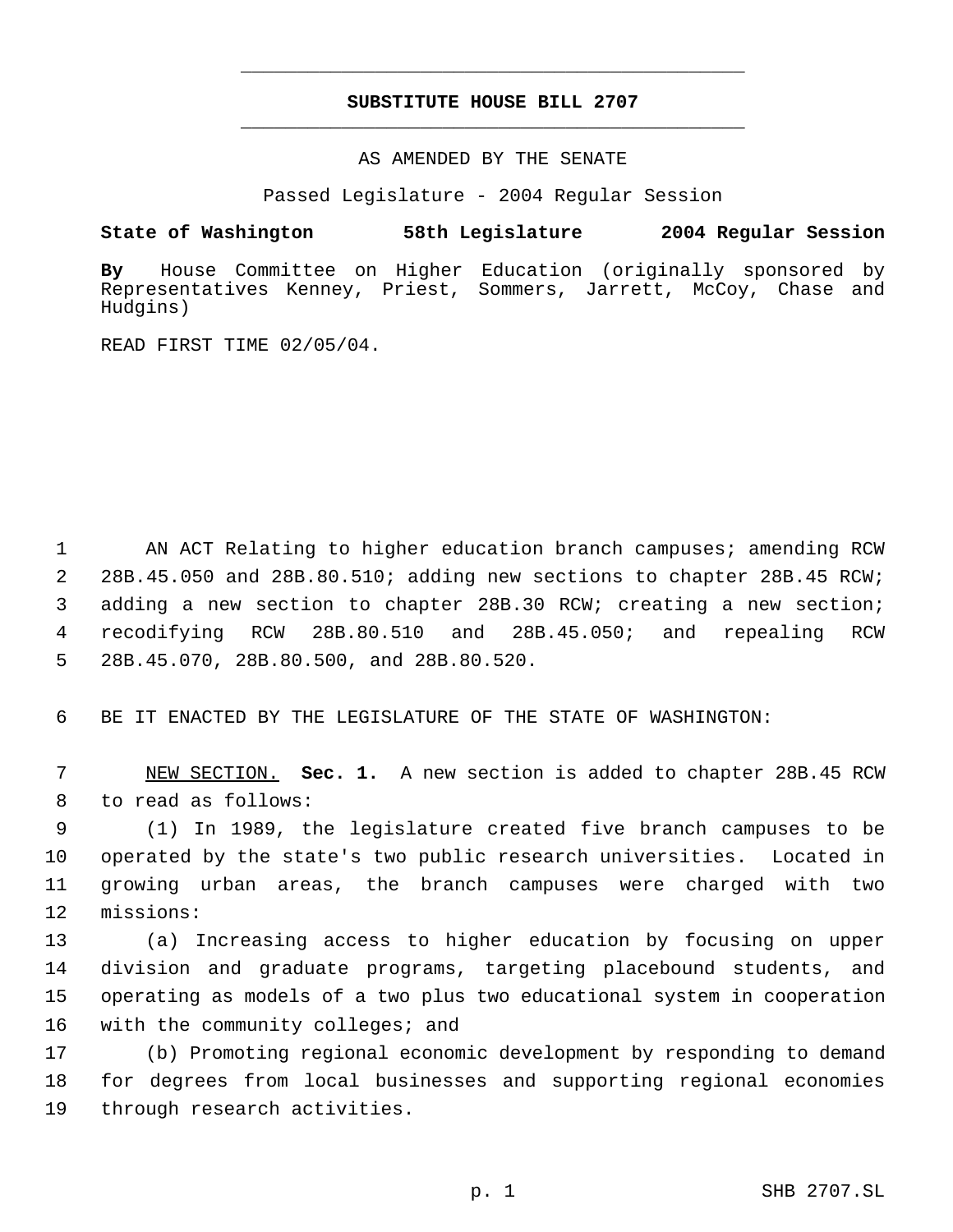(2) Fifteen years later, the legislature finds that branch campuses are responding to their original mission:

 (a) Branch campuses accounted for half of statewide upper division and graduate public enrollment growth since 1990;

 (b) Branch campuses have grown steadily and enroll increasing numbers of transfer students each year;

 (c) Branch campuses enroll proportionately more older and part-time students than their main campuses and attract increasing proportions of students from nearby counties;

 (d) Although the extent of their impact has not been measured, branch campuses positively affect local economies and offer degree programs that roughly correspond with regional occupational 13 projections; and

 (e) The capital investments made by the state to support branch campuses represent a significant benefit to regional economic development.

 (3) However, the legislature also finds the policy landscape in higher education has changed since the original creation of the branch campuses. Demand for access to baccalaureate and graduate education is increasing rapidly. Economic development efforts increasingly recognize the importance of focusing on local and regional economic clusters and improving collaboration among communities, businesses, and colleges and universities. Each branch campus has evolved into a unique institution, and it is appropriate to assess the nature of this evolution to ensure the role and mission of each campus is aligned with the state's higher education goals and the needs of the region where the campus is located.

 (4) Therefore, it is the legislature's intent to recognize the unique nature of Washington's higher education branch campuses, reaffirm the role and mission of each, and set the course for their continued future development.

 (5) It is the further intent of the legislature that the campuses be identified by the following names: University of Washington Bothell, University of Washington Tacoma, Washington State University Tri-Cities, and Washington State University Vancouver.

 NEW SECTION. **Sec. 2.** A new section is added to chapter 28B.45 RCW to read as follows: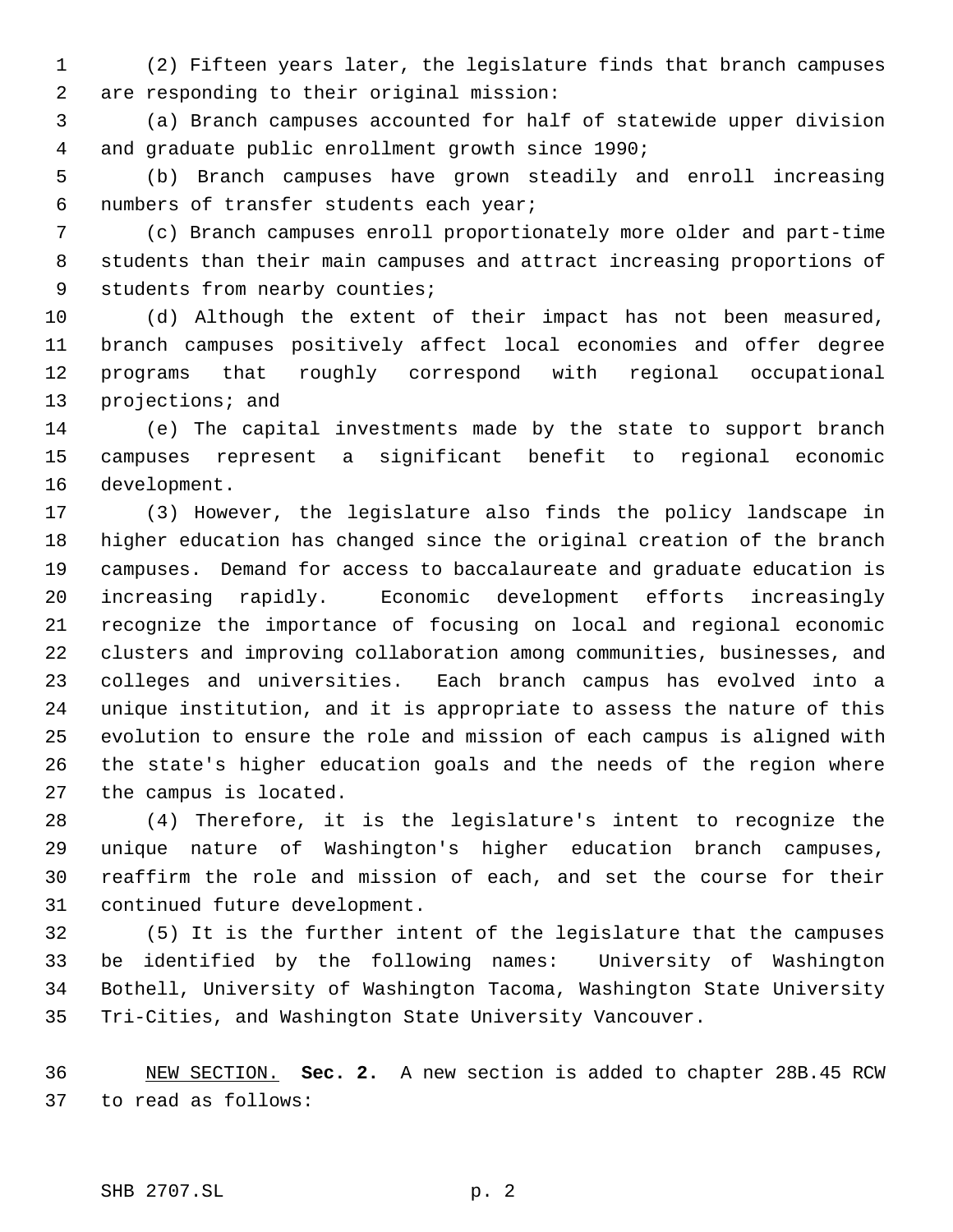(1) The primary mission of the higher education branch campuses created under this chapter remains to expand access to baccalaureate and master's level graduate education in under-served urban areas of the state in collaboration with community and technical colleges.

 (2) Branch campuses shall collaborate with the community and technical colleges in their region to develop articulation agreements, dual admissions policies, and other partnerships to ensure that branch campuses serve as innovative models of a two plus two educational system. Other possibilities for collaboration include but are not limited to joint development of curricula and degree programs, colocation of instruction, and arrangements to share faculty.

 (3) In communities where a private postsecondary institution is located, representatives of the private institution may be invited to participate in the conversation about meeting the baccalaureate and master's level graduate needs in underserved urban areas of the state. (4) However, the legislature recognizes there are alternative models for achieving this primary mission. Some campuses may have additional missions in response to regional needs and demands. At selected branch campuses, an innovative combination of instruction and research targeted to support regional economic development may be appropriate to meet the region's needs for both access and economic viability. Other campuses should focus on becoming models of a two plus two educational system through continuous improvement of partnerships and agreements with community and technical colleges. Still other campuses may be best suited to transition to a four-year comprehensive university or be removed from designation as a branch campus entirely.

 (5) It is the legislature's intent that each branch campus be funded commensurate with its unique mission, the degree programs offered, and the institutional combination of instruction and research, but at a level less than a research university.

 (6) In consultation with the higher education coordinating board, a branch campus may propose legislation to authorize practice-oriented or professional doctoral programs if: (a) Unique research facilities and equipment are located near the campus; or (b) the campus can clearly demonstrate student and employer demand in the region that is linked to regional economic development.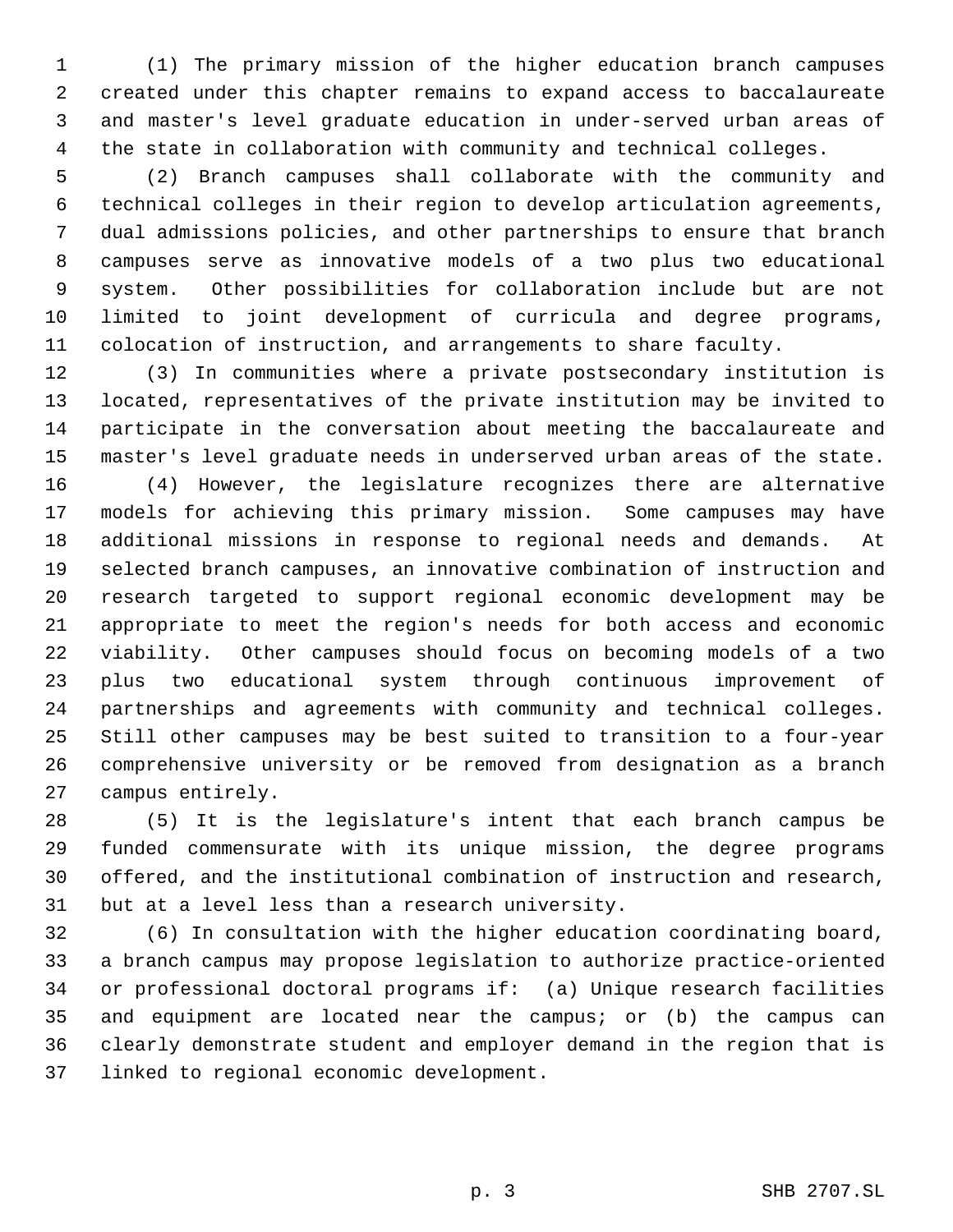(7) It is not the legislature's intent to have each campus chart its own future path without legislative guidance. Instead, the legislature intends to consider carefully the mission and model of education that best suits each campus and best meets the needs of students, the community, and the region.

 **Sec. 3.** RCW 28B.45.050 and 1991 c 205 s 11 are each amended to read as follows:

8 Washington State University and Eastern Washington University ((are 9 responsible for providing upper-division and graduate level)) shall collaborate with one another and with local community colleges in 11 providing educational pathways and programs to the citizens of the 12 Spokane area((, under rules or guidelines adopted by the joint center 13 for higher education. However, before any degree is authorized under 14 this section it shall be subject to the review and approval of the 15 higher education coordinating board. Washington State University shall meet its responsibility through the operation of a branch campus in the Spokane area. Eastern Washington University shall meet its 18 responsibility through the operation of programs and facilities in 19 Spokane)).

 NEW SECTION. **Sec. 4.** (1) Each branch campus shall examine its instructional programs, costs, research initiatives, student enrollment characteristics, programs offered in partnership with community and technical colleges, and regional context and make a recommendation by November 15, 2004, to the higher education coordinating board regarding the future evolution of the campus. The board will analyze the recommendations of each campus in the context of statewide goals for higher education and provide policy options along with the original campus recommendations to the higher education and fiscal committees of the legislature by January 15, 2005. The recommendations and options must address:

 (a) The model of education that best suits the campus, including the possibility of continuing as a two plus two model and areas for possible improvement in working with community and technical colleges, making a transition to a four-year university or some other alternative;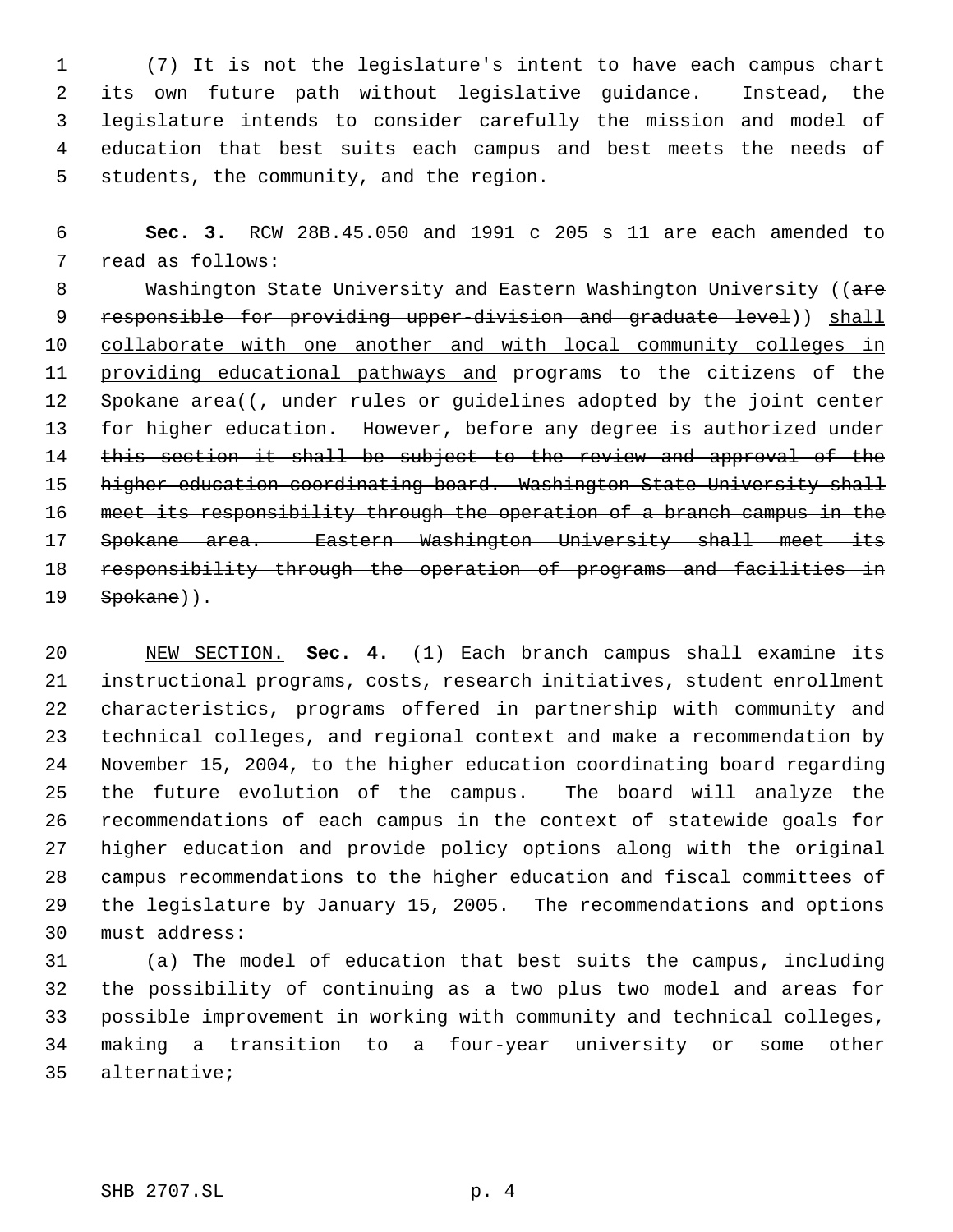(b) The mission that best suits the campus, including the possibility of focusing on upper division baccalaureate education, combining instruction and research targeted to support regional economic development, or some other alternative;

 (c) Data and analysis that illustrate how the model will increase baccalaureate and master's degree production; and

(d) An estimate of the costs to implement the recommendation.

 (2) In developing its recommendation, each branch campus shall solicit input from students, local community and technical colleges, the main campus and other four-year institutions, and community stakeholders such as economic development councils and business and labor leaders.

 (3) The higher education coordinating board, in cooperation with the branch campuses, shall develop parameters and a standard format for the evaluation and recommendations to permit comparison by the legislative committees.

 **Sec. 5.** RCW 28B.80.510 and 1989 1st ex.s. c 7 s 8 are each amended to read as follows:

19 ((In rules and guidelines adopted for purposes of chapter 7, Laws 20  $\sigma f$  1989 1st ex. sess.,)) The higher education coordinating board shall 21 adopt performance measures to ensure a collaborative partnership 22 between the community and technical colleges and the ((four-year 23 institutions)) branch campuses. The partnership shall be one in which 24 the community and technical colleges prepare students for transfer to 25 the upper-division programs of the branch campuses and the branch campuses work with community and technical colleges to enable students 27 to transfer and obtain degrees efficiently.

 NEW SECTION. **Sec. 6.** (1) RCW 28B.80.510 as amended by this act is recodified as a new section in chapter 28B.45 RCW.

 (2) RCW 28B.45.050 as amended by this act is recodified as a new section in chapter 28B.30 RCW.

 NEW SECTION. **Sec. 7.** The following acts or parts of acts are each repealed:

 (1) RCW 28B.45.070 (Authorization subject to legislative appropriation) and 1989 1st ex.s. c 7 s 14;